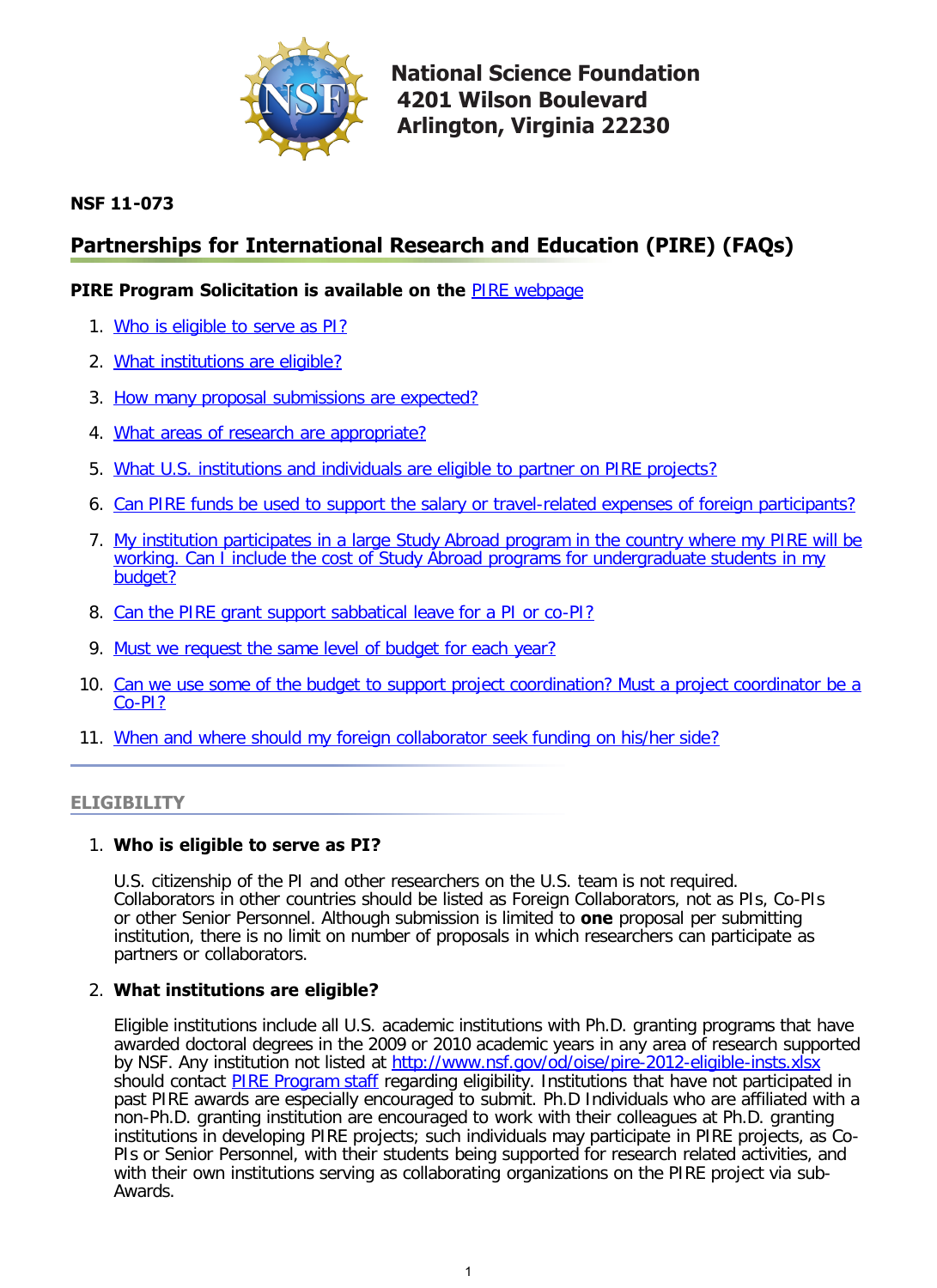# <span id="page-1-0"></span>3. **How many proposal submissions are expected?**

Based on past competitions, we expect to receive 200 preliminary proposals and will invite 30-50 full proposals.

# <span id="page-1-1"></span>4. **What areas of research are appropriate?**

This PIRE competition will focus exclusively on the NSF-wide investment area of Science. [Engineering, and Education for Sustainability \(SEES\).](http://www.nsf.gov/geo/sees/) The SEES effort focuses on interdisciplinary topics that will advance sustainability science, engineering and education as an integrative approach to the challenges of adapting to environmental, social and cultural changes associated with growth and development of human populations, and attaining a sustainable energy future. Especially encouraged is research on global sustainability issues including, but not limited to, climate change, clean energy, food security, biodiversity, and communication networks. Concepts that underlie the science of sustainability include complex adaptive systems theory, emergent behavior, multi-scale processes, as well as the vulnerability, adaptive capacity, and resilience of coupled human-environment systems. Sustainability research projects will simultaneously consider social, economic, and environmental systems and the long term viability of those systems. More information about NSF's SEES investment area may be found on the SEES webpage at: <http://www.nsf.gov/sees/>and the [NSF Dear Colleague Letter for the Science, Engineering](http://www.nsf.gov/pubs/2011/nsf11022/nsf11022.jsp?WT.mc_id=USNSF_25&WT.mc_ev=click) [and Education for Sustainability \(SEES\) NSF-Wide Investment Area \(nsf11022\)](http://www.nsf.gov/pubs/2011/nsf11022/nsf11022.jsp?WT.mc_id=USNSF_25&WT.mc_ev=click). If you are uncertain that your project is relevant to SEES, contact an NSF program officer in the relevant research directorate. A list of PIRE–SEES program officers can be found on the NSF PIRE website ([http://nsf.gov/funding/pgm\\_summ.jsp?](http://nsf.gov/funding/pgm_summ.jsp?pims_id=12819&org=OISE&from=home) [pims\\_id=12819&org=OISE&from=home](http://nsf.gov/funding/pgm_summ.jsp?pims_id=12819&org=OISE&from=home))

# <span id="page-1-2"></span>5. **What U.S. institutions and individuals are eligible to partner on PIRE projects?**

Partnerships may include multi-institutional collaborations or arrangements with other universities/colleges, national laboratories, research museums, private sector research laboratories, industrial organizations, state and local government laboratories. (Collaborations with colleagues from U.S. government agencies and labs are welcome although strict rules govern the use of NSF funds in such collaborations. Please consult [NSF's](http://www.nsf.gov/pubs/policydocs/pappguide/nsf09_1/nsf091.pdf) [Proposal and Award Policies and Procedures Guide,](http://www.nsf.gov/pubs/policydocs/pappguide/nsf09_1/nsf091.pdf) Ch 1.E.7, for more information). PIs are encouraged to establish linkages with NSF-sponsored programs to enhance diversity (e.g., AGEP, LSAMP, HBCU-UP, TCUP, CREST, ADVANCE, all described at <http://www.nsf.gov/div/index.jsp?div=HRD>), especially at their own institutions. PIs are also encouraged to exploit aspects of cyberinfrastructure such as high performance computing, data analysis and visualization, and virtual organizations for distributed communities in order to support the science and engineering goals of the project, and to enable and enhance collaborations and resource sharing among the partner institutions. (Further information is available in the NSF document, Cyberinfrastructure Vision for 21st Century Discovery: <http://www.nsf.gov/pubs/2007/nsf0728/index.jsp>.)

# <span id="page-1-3"></span>**BUDGET**

#### 6. **Can PIRE funds be used to support the salary or travel-related expenses of foreign participants?**

NSF funds are intended to support the U.S. side of a research and education collaboration; the international collaborators should seek funding for their participation in the project from their own funding sources. NSF is working with counterpart funding organizations to enhance opportunities for collaborative activities in sustainability research and education between U.S. investigators and their colleagues abroad. Additional funding for international collaborators on PIRE projects may be available from: United Kingdom Engineering and Physical Sciences Research Council (EPSRC); United Kingdom Economic and Social Research Council (ESRC); Ministry of Education and Science of the Russian Federation (MES); Japan Science and Technology Agency (JST); Inter-American Institute for Global Change Research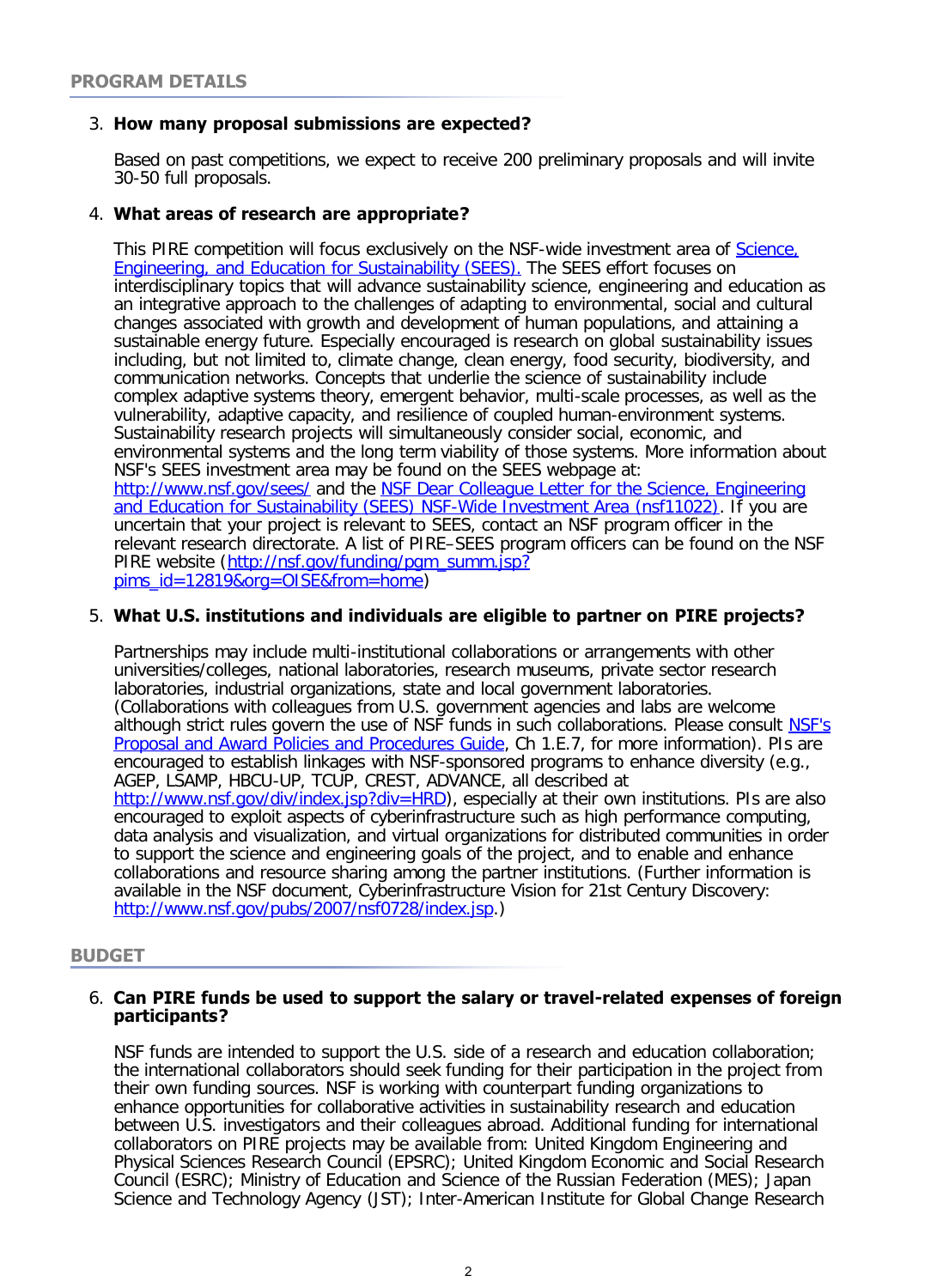(IAI); U.S. Agency for International Development (USAID); and, U.S. Environmental Protection Agency (US EPA). Proposers are also free to negotiate with any other research funding bodies not listed. For special funding opportunities, refer to section "**ADDITIONAL FUNDING OPPORTUNITIES**" of the current PIRE solicitation, section II.D.

For projects involving exchanges of researchers and/or students, reciprocal arrangements for provision of housing and subsistence are allowed and are encouraged, with adherence to the overall principle that each side supports equivalent costs. Please refer to the Solicitation under the Section on Allowable Costs.

#### <span id="page-2-0"></span>7. **My institution participates in a large Study Abroad program in the country where my PIRE will be working. Can I include the cost of Study Abroad programs for undergraduate students in my budget?**

Inclusion of Study Abroad costs would be considered only in the case that the activity provides an essential and integral part of the students' international **research** experience. The activity must be primarily research and details of the experience provided in the PIRE proposal under the education plan.

# <span id="page-2-1"></span>8. **Can the PIRE grant support sabbatical leave for a PI or co-PI?**

PIRE is not intended as a sabbatical support program. PIRE salary support for the PI is limited to two months per year and salary for co-PI(s) and Senior Personnel (including as consultants and in sub awards) is limited to one month per year.

Please refer to the General Proposal Guide (GPG), which is online at the NSF website.

# <span id="page-2-2"></span>9. **Must we request the same level of budget for each year?**

No. You are encouraged to request the budget that makes sense for your project. Ramping up the budget as the project develops may make sense in many cases.

#### <span id="page-2-3"></span>10. **Can we use some of the budget to support project coordination? Must a project coordinator be a Co-PI?**

For some of the current PIRE projects, strong coordination has been a key contributor to early success. So yes, part of the PIRE budget may be used to support project coordination, (e.g., part-time salary for a coordinator, coordination meetings, support for an outside advisory committee) on a scale commensurate with the complexity of the partnership. The project coordinator does not have to be a PI or Co-PI, but the amount of salary that they can receive from the PIRE award is limited to two months per year for a PI and one month per year for a Co-PI or other Senior Personnel.

# **OTHERS**

# <span id="page-2-4"></span>11. **When and where should my foreign collaborator seek funding on his/her side?**

PIs are encouraged to be in contact with their foreign counterparts and encourage their collaborators to seek funding from their own sources as they develop their preliminary proposals.

NSF is working jointly with select counterpart national, international and multinational funding organizations to enhance opportunities for collaborative activities between U.S. investigators and their colleagues abroad. NSF has entered into co-funding/collateral funding agreements with seven agencies to provide funding opportunities for international collaborators. These agencies are:

# U.K. Research Councils:

- U.K. Engineering and Physical Sciences Research Council (EPSRC)
- U.K. Economic and Social Research Council (ESRC)
- Ministry of Education and Science (MES) of the Russian Federation (R.F.)
- Japan Science and Technology Agency (JST)